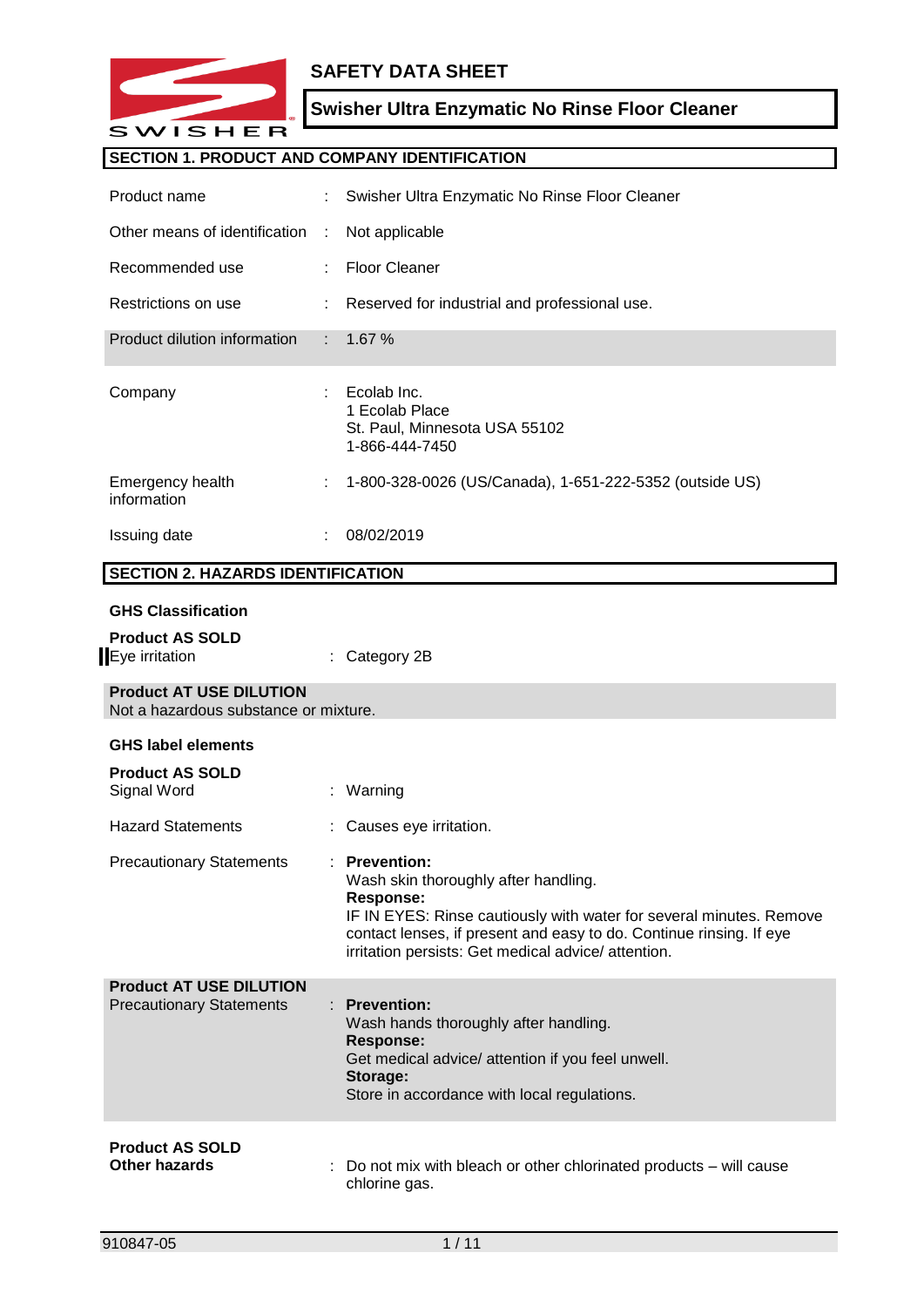### **SECTION 3. COMPOSITION/INFORMATION ON INGREDIENTS**

#### **Product AS SOLD**

| Pure substance/mixture |  | Mixture |
|------------------------|--|---------|
|------------------------|--|---------|

| <b>Chemical name</b>                                                 | CAS-No.       | <b>Concentration (%)</b> |
|----------------------------------------------------------------------|---------------|--------------------------|
| Sodium Xylenesulfonate                                               | 1300-72-7     | $5 - 10$                 |
| Propylene glycol                                                     | $57 - 55 - 6$ | $5 - 10$                 |
| glycerin                                                             | $56 - 81 - 5$ | $1 - 5$                  |
| Boric acid                                                           | 10043-35-3    | $1 - 5$                  |
| benzenesulfonic acid, dodecyl-, compd. with 2-<br>aminoethanol (1:1) | 26836-07-7    | $1 - 5$                  |
| alcohols, c12-16, ethoxylated                                        | 68551-12-2    | $1 - 5$                  |
| ethylenediamine tetraacetate                                         | $64 - 02 - 8$ | $1 - 5$                  |
| boric acid (h3bo3), compd. with 2-aminoethanol<br>(1:1)              | 68586-07-2    | $1 - 5$                  |

#### **Product AT USE DILUTION**

No hazardous ingredients

#### **SECTION 4. FIRST AID MEASURES**

| <b>Product AS SOLD</b><br>In case of eye contact                  |   | : Rinse with plenty of water.                                                     |
|-------------------------------------------------------------------|---|-----------------------------------------------------------------------------------|
| In case of skin contact                                           |   | : Rinse with plenty of water.                                                     |
| If swallowed                                                      |   | : Rinse mouth. Get medical attention if symptoms occur.                           |
| If inhaled                                                        |   | : Get medical attention if symptoms occur.                                        |
| Protection of first-aiders                                        | ÷ | No special precautions are necessary for first aid responders.                    |
| Notes to physician                                                |   | Treat symptomatically.                                                            |
| Most important symptoms<br>and effects, both acute and<br>delayed |   | : See Section 11 for more detailed information on health effects and<br>symptoms. |
| <b>Product AT USE DILUTION</b><br>In case of eye contact          |   | : Rinse with plenty of water.                                                     |
|                                                                   |   |                                                                                   |
| In case of skin contact                                           |   | Rinse with plenty of water.                                                       |
| If swallowed                                                      |   | Rinse mouth. Get medical attention if symptoms occur.                             |
| If inhaled                                                        |   | : Get medical attention if symptoms occur.                                        |

#### **SECTION 5. FIRE-FIGHTING MEASURES**

| <b>Product AS SOLD</b><br>Suitable extinguishing media | : Use extinguishing measures that are appropriate to local<br>circumstances and the surrounding environment. |
|--------------------------------------------------------|--------------------------------------------------------------------------------------------------------------|
| Unsuitable extinguishing<br>media                      | : None known.                                                                                                |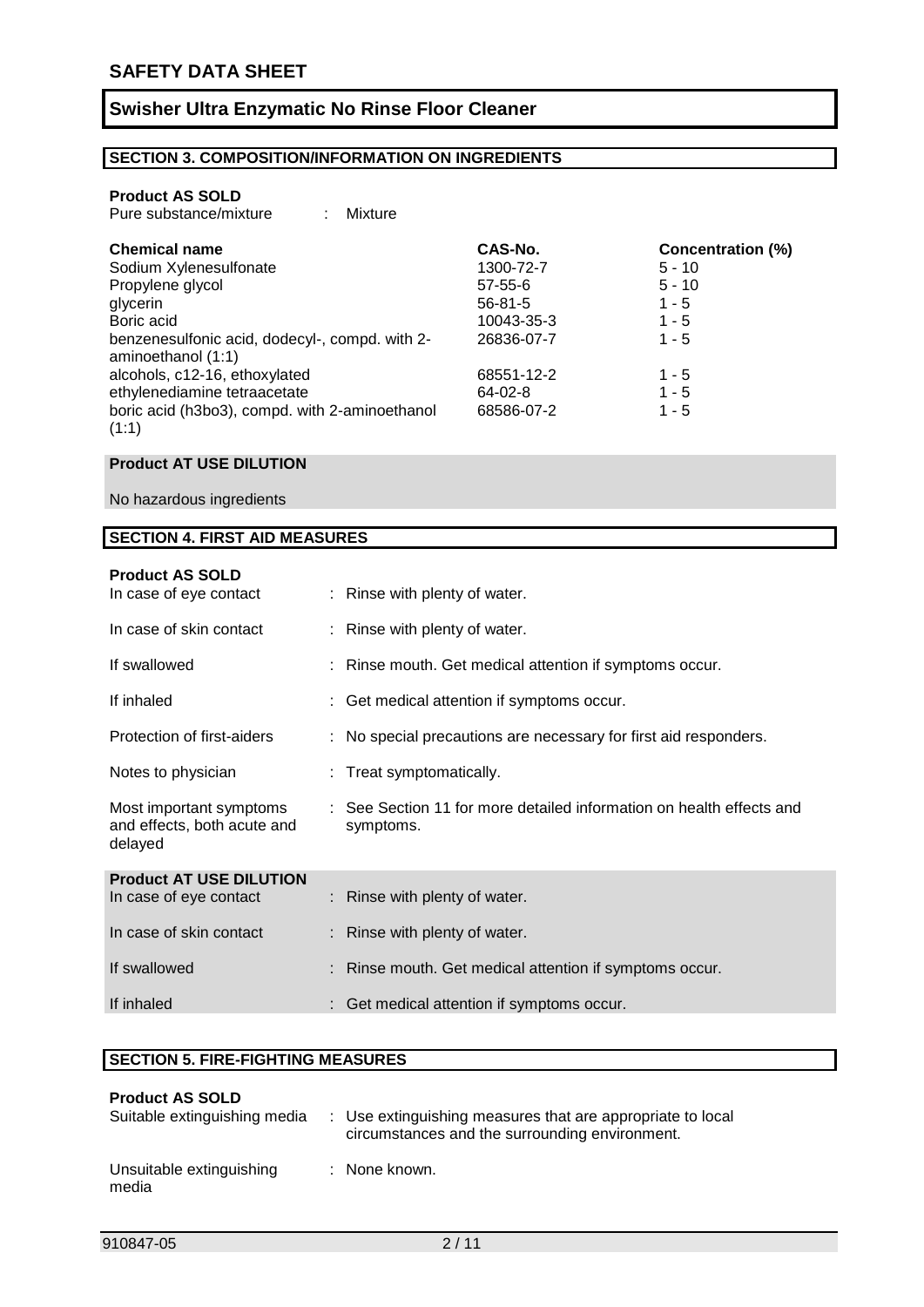| Specific hazards during fire<br>fighting          | : Not flammable or combustible.                                                                                                                                                       |
|---------------------------------------------------|---------------------------------------------------------------------------------------------------------------------------------------------------------------------------------------|
| Hazardous combustion<br>products                  | Decomposition products may include the following materials:<br>Carbon oxides<br>Nitrogen oxides (NOx)<br>Sulfur oxides                                                                |
| Special protective equipment<br>for fire-fighters | : Use personal protective equipment.                                                                                                                                                  |
| Specific extinguishing<br>methods                 | : Fire residues and contaminated fire extinguishing water must be<br>disposed of in accordance with local regulations. In the event of fire<br>and/or explosion do not breathe fumes. |

### **SECTION 6. ACCIDENTAL RELEASE MEASURES**

| <b>Product AS SOLD</b><br>Personal precautions,<br>protective equipment and<br>emergency procedures         | : Refer to protective measures listed in sections 7 and 8.                                                                                                                                                                                                                                                                                                                                                                    |
|-------------------------------------------------------------------------------------------------------------|-------------------------------------------------------------------------------------------------------------------------------------------------------------------------------------------------------------------------------------------------------------------------------------------------------------------------------------------------------------------------------------------------------------------------------|
| <b>Environmental precautions</b>                                                                            | : Do not allow contact with soil, surface or ground water.                                                                                                                                                                                                                                                                                                                                                                    |
| Methods and materials for<br>containment and cleaning up                                                    | : Stop leak if safe to do so. Contain spillage, and then collect with non-<br>combustible absorbent material, (e.g. sand, earth, diatomaceous<br>earth, vermiculite) and place in container for disposal according to<br>local / national regulations (see section 13). Flush away traces with<br>water. For large spills, dike spilled material or otherwise contain<br>material to ensure runoff does not reach a waterway. |
| <b>Product AT USE DILUTION</b><br>Personal precautions,<br>protective equipment and<br>emergency procedures | : Refer to protective measures listed in sections 7 and 8.                                                                                                                                                                                                                                                                                                                                                                    |
| <b>Environmental precautions</b>                                                                            | : No special environmental precautions required.                                                                                                                                                                                                                                                                                                                                                                              |
| Methods and materials for<br>containment and cleaning up                                                    | : Stop leak if safe to do so. Contain spillage, and then collect with non-<br>combustible absorbent material, (e.g. sand, earth, diatomaceous<br>earth, vermiculite) and place in container for disposal according to<br>local / national regulations (see section 13). Flush away traces with<br>water. For large spills, dike spilled material or otherwise contain<br>material to ensure runoff does not reach a waterway. |

### **SECTION 7. HANDLING AND STORAGE**

| <b>Product AS SOLD</b><br>Advice on safe handling         | : Wash hands thoroughly after handling. Do not mix with bleach or other<br>chlorinated products - will cause chlorine gas. In case of mechanical<br>malfunction, or if in contact with unknown dilution of product, wear full<br>Personal Protective Equipment (PPE). |
|-----------------------------------------------------------|-----------------------------------------------------------------------------------------------------------------------------------------------------------------------------------------------------------------------------------------------------------------------|
| Conditions for safe storage                               | : Keep out of reach of children. Store in suitable labeled containers.                                                                                                                                                                                                |
| Storage temperature                                       | : $5^{\circ}$ C to $35^{\circ}$ C                                                                                                                                                                                                                                     |
| <b>Product AT USE DILUTION</b><br>Advice on safe handling | : Wash hands after handling. In case of mechanical malfunction, or if in                                                                                                                                                                                              |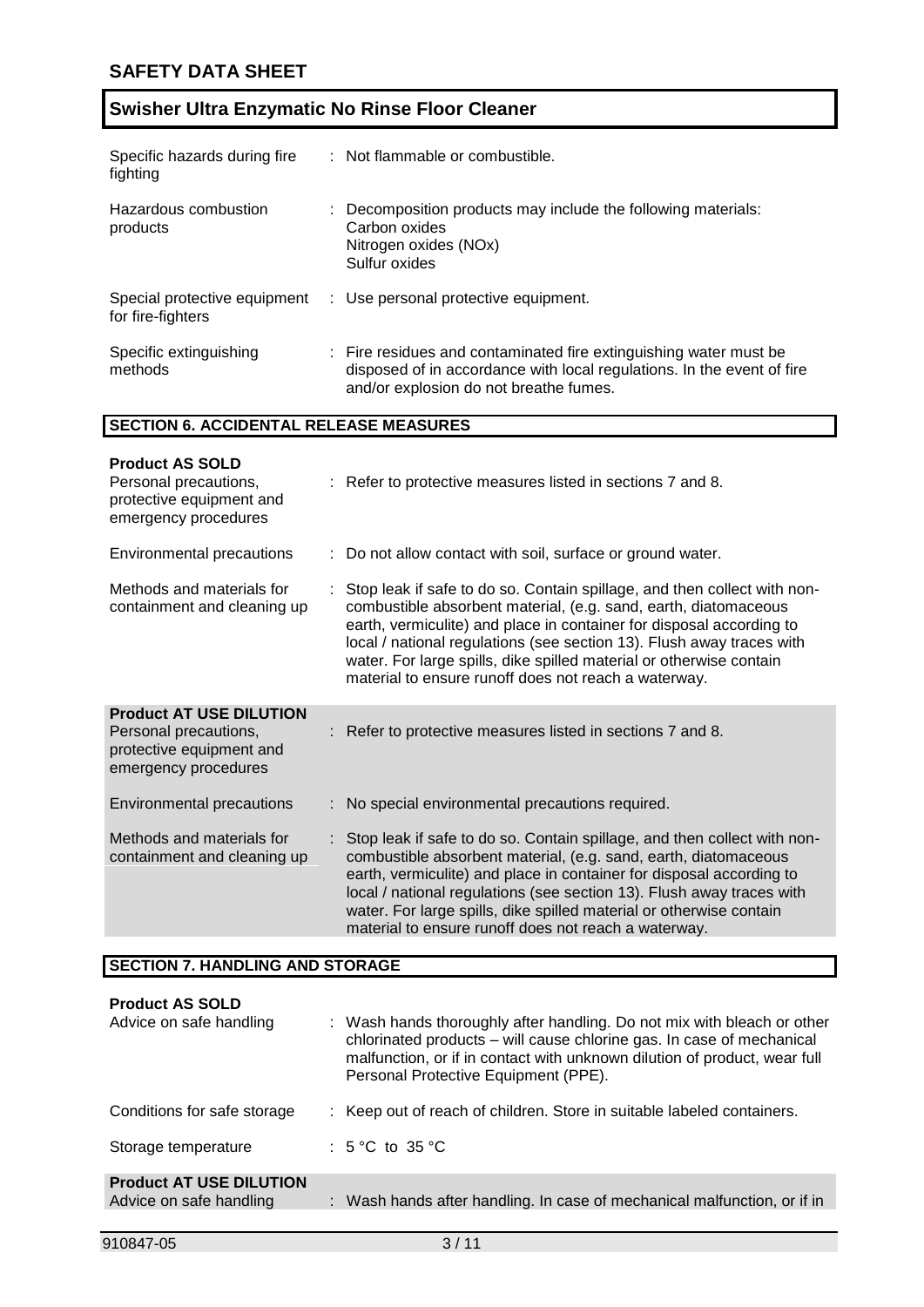contact with unknown dilution of product, wear full Personal Protective Equipment (PPE). For personal protection see section 8.

Conditions for safe storage : Keep out of reach of children. Store in suitable labeled containers.

#### **SECTION 8. EXPOSURE CONTROLS/PERSONAL PROTECTION**

#### **Product AS SOLD Ingredients with workplace control parameters**

| Components       | CAS-No.       | Form of<br>exposure                     | Permissible<br>concentration | <b>Basis</b>       |
|------------------|---------------|-----------------------------------------|------------------------------|--------------------|
| Propylene glycol | $57 - 55 - 6$ | <b>TWA</b>                              | 10 mg/m $3$                  | <b>AIHA WEEL</b>   |
| glycerin         | $56 - 81 - 5$ | <b>TWA</b>                              | $10$ mg/m $3$                | <b>ACGIH</b>       |
|                  |               | <b>TWA</b><br>(respirable<br>fraction)  | $5 \text{ mg/m}$ 3           | OSHA <sub>Z1</sub> |
| Boric acid       | 10043-35-3    | <b>TWA</b><br>(Inhalable<br>fraction)   | 2 mg/m3 (Borate)             | <b>ACGIH</b>       |
|                  |               | <b>STEL</b><br>(Inhalable)<br>fraction) | 6 mg/m3 (Borate)             | <b>ACGIH</b>       |

Engineering measures : Good general ventilation should be sufficient to control worker exposure to airborne contaminants.

#### **Personal protective equipment**

| Eye protection                                                |                                                    | : No special protective equipment required.                                                             |  |  |
|---------------------------------------------------------------|----------------------------------------------------|---------------------------------------------------------------------------------------------------------|--|--|
| Hand protection                                               |                                                    | : No special protective equipment required.                                                             |  |  |
| Skin protection                                               |                                                    | : No special protective equipment required.                                                             |  |  |
| Respiratory protection                                        |                                                    | : No personal respiratory protective equipment normally required.                                       |  |  |
| Hygiene measures                                              |                                                    | : Handle in accordance with good industrial hygiene and safety<br>practice.                             |  |  |
| <b>Product AT USE DILUTION</b><br><b>Engineering measures</b> |                                                    | : Good general ventilation should be sufficient to control worker<br>exposure to airborne contaminants. |  |  |
| Personal protective equipment                                 |                                                    |                                                                                                         |  |  |
| Eye protection                                                |                                                    | : No special protective equipment required.                                                             |  |  |
| Hand protection                                               |                                                    | : No special protective equipment required.                                                             |  |  |
| Skin protection                                               |                                                    | : No special protective equipment required.                                                             |  |  |
| Respiratory protection                                        |                                                    | : No personal respiratory protective equipment normally required.                                       |  |  |
|                                                               | <b>SECTION 9. PHYSICAL AND CHEMICAL PROPERTIES</b> |                                                                                                         |  |  |

**Product AS SOLD Product AT USE DILUTION**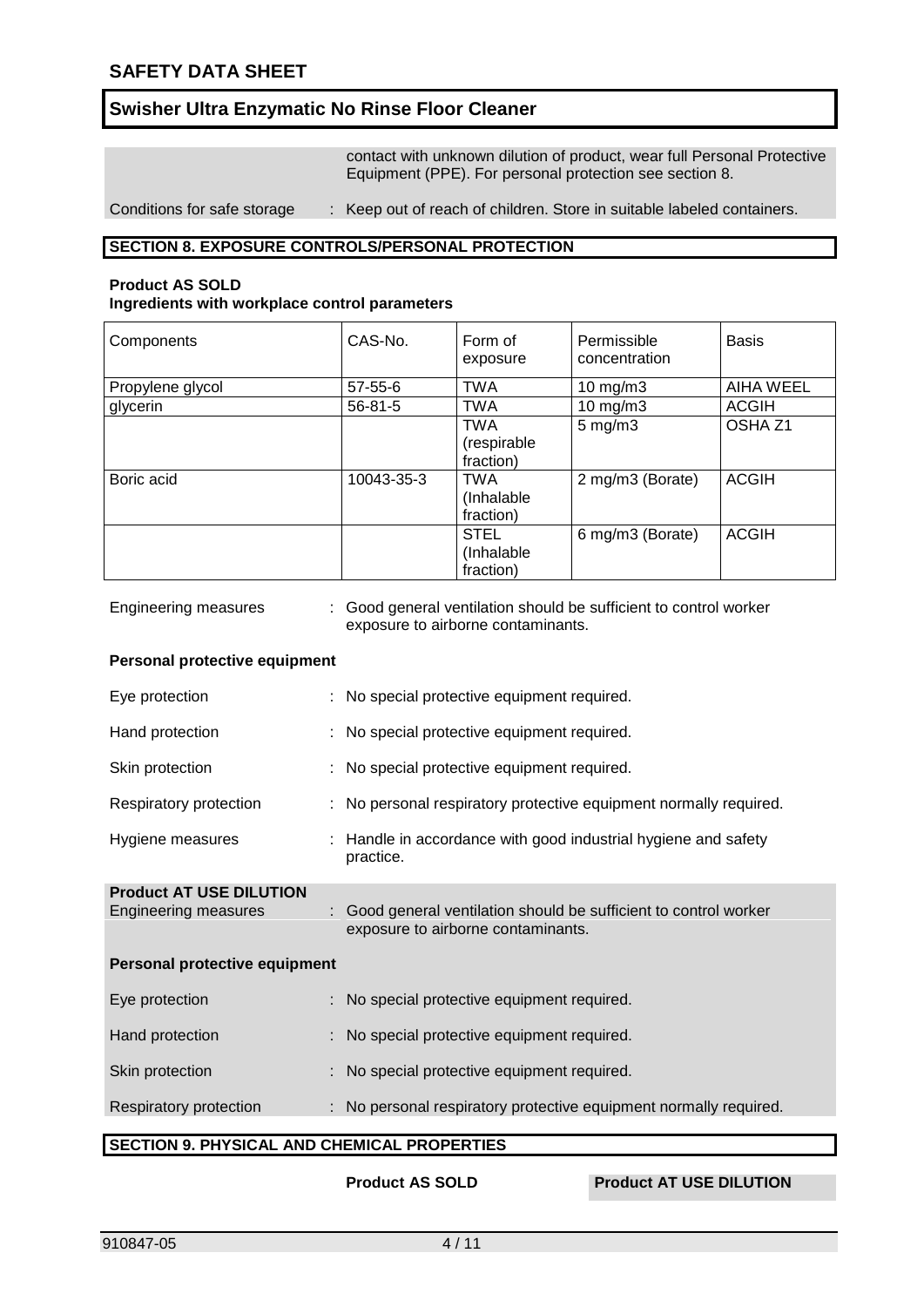| Appearance                                 | : liquid                                     | liquid               |
|--------------------------------------------|----------------------------------------------|----------------------|
| Color                                      | pink                                         | light pink           |
| Odor                                       | Perfumes, fragrances                         | Perfumes, fragrances |
| pH                                         | $6.2 - 9.4$ , $(100\%)$                      | $8.0 - 9.8$          |
| Flash point                                | Not applicable, Does not sustain combustion. |                      |
| Odor Threshold                             | No data available                            |                      |
| Melting point/freezing point               | No data available                            |                      |
| Initial boiling point and<br>boiling range | : $> 100 °C$                                 |                      |
| Evaporation rate                           | : No data available                          |                      |
| Flammability (solid, gas)                  | No data available                            |                      |
| Upper explosion limit                      | No data available                            |                      |
| Lower explosion limit                      | No data available                            |                      |
| Vapor pressure                             | No data available                            |                      |
| Relative vapor density                     | No data available                            |                      |
| Relative density                           | $1.067 - 1.087$                              |                      |
| Water solubility                           | : soluble                                    |                      |
| Solubility in other solvents               | No data available                            |                      |
| Partition coefficient: n-<br>octanol/water | No data available                            |                      |
| Autoignition temperature                   | No data available                            |                      |
| Thermal decomposition                      | No data available                            |                      |
| Viscosity, kinematic                       | No data available                            |                      |
| <b>Explosive properties</b>                | No data available                            |                      |
| Oxidizing properties                       | No data available                            |                      |
| Molecular weight                           | No data available                            |                      |
| <b>VOC</b>                                 | No data available                            |                      |

# **SECTION 10. STABILITY AND REACTIVITY**

| <b>Product AS SOLD</b><br>Reactivity  | : No dangerous reaction known under conditions of normal use.                                                                             |
|---------------------------------------|-------------------------------------------------------------------------------------------------------------------------------------------|
| Chemical stability                    | : Stable under normal conditions.                                                                                                         |
| Possibility of hazardous<br>reactions | : Do not mix with bleach or other chlorinated products – will cause<br>chlorine gas.                                                      |
| Conditions to avoid                   | $:$ None known.                                                                                                                           |
| Incompatible materials                | : None known.                                                                                                                             |
| Hazardous decomposition<br>products   | : In case of fire hazardous decomposition products may be produced<br>such as:<br>Carbon oxides<br>Nitrogen oxides (NOx)<br>Sulfur oxides |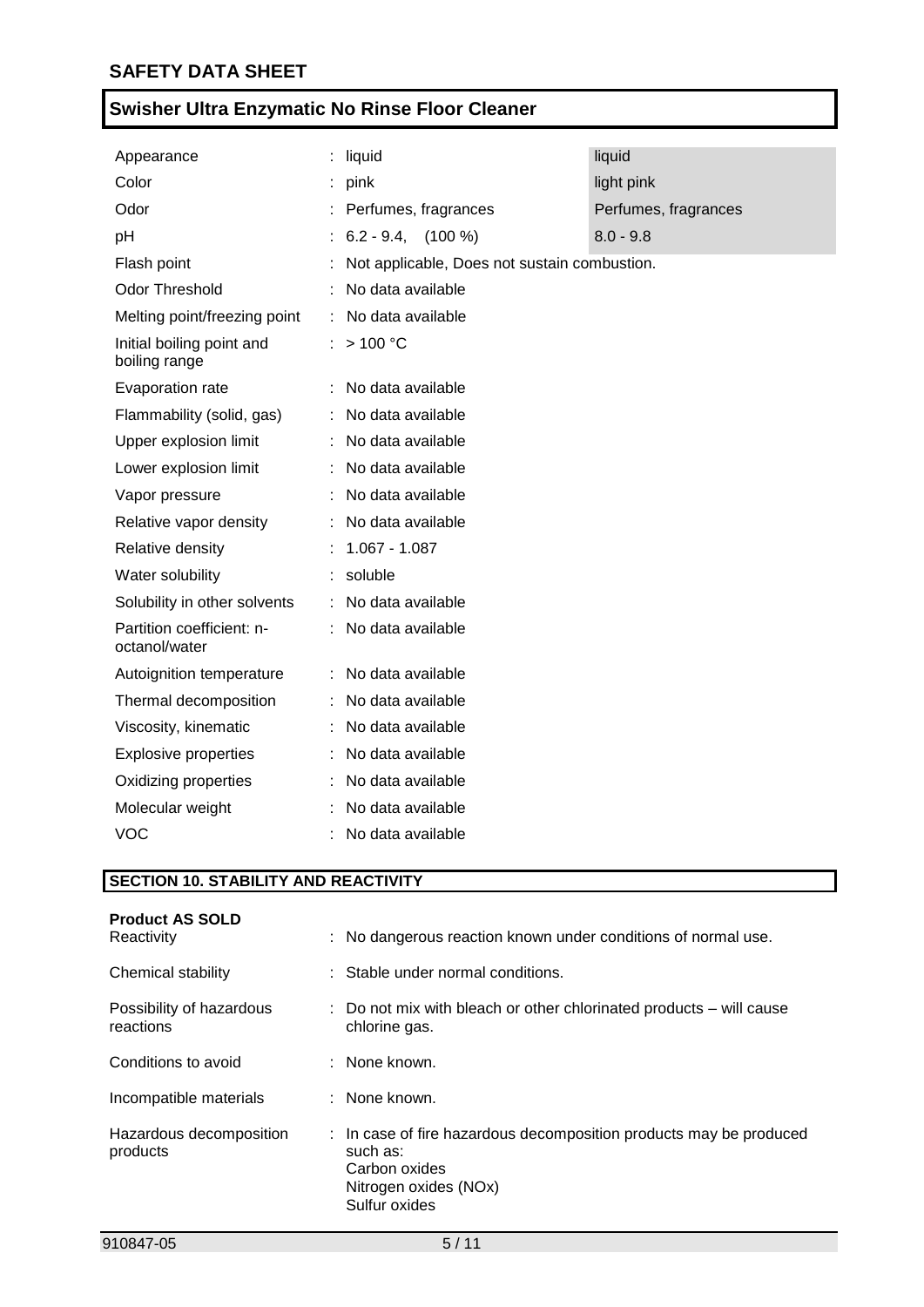#### **SECTION 11. TOXICOLOGICAL INFORMATION**

Information on likely routes of : Inhalation, Eye contact, Skin contact exposure

#### **Potential Health Effects**

# **Product AS SOLD** Eyes : Causes eye irritation. Skin : Health injuries are not known or expected under normal use. Ingestion : Health injuries are not known or expected under normal use. Inhalation : Health injuries are not known or expected under normal use. Chronic Exposure : Health injuries are not known or expected under normal use. **Product AT USE DILUTION** Eyes : Health injuries are not known or expected under normal use. Skin : Health injuries are not known or expected under normal use. Ingestion : Health injuries are not known or expected under normal use. Inhalation : Health injuries are not known or expected under normal use. Chronic Exposure : Health injuries are not known or expected under normal use.

#### **Experience with human exposure**

| <b>Product AS SOLD</b>                   |                                  |
|------------------------------------------|----------------------------------|
| Eye contact                              | : Redness, Irritation            |
| Skin contact                             | : No symptoms known or expected. |
| Ingestion                                | : No symptoms known or expected. |
| Inhalation                               | : No symptoms known or expected. |
| <b>Product AT USE DILUTION</b>           |                                  |
| Eye contact                              | : No symptoms known or expected. |
| Skin contact                             | : No symptoms known or expected. |
| Ingestion                                | : No symptoms known or expected. |
| Inhalation                               | : No symptoms known or expected. |
| <b>Toxicity</b>                          |                                  |
| <b>Product AS SOLD</b><br><b>Product</b> |                                  |

| Proguct                   |                                             |
|---------------------------|---------------------------------------------|
| Acute oral toxicity       | : Acute toxicity estimate : $> 5,000$ mg/kg |
| Acute inhalation toxicity | : No data available                         |
| Acute dermal toxicity     | : No data available                         |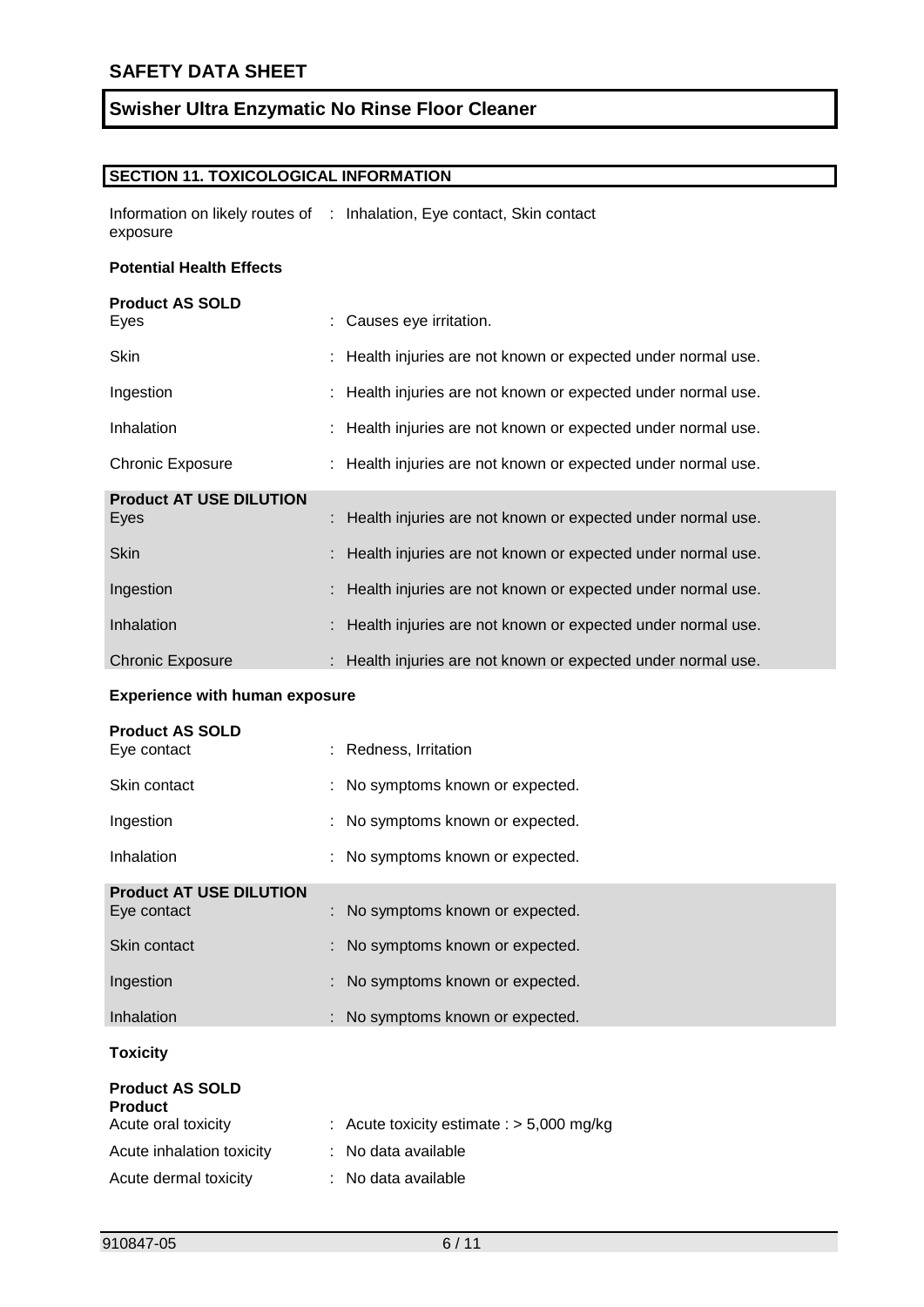| Skin corrosion/irritation            |    | No data available                                                              |
|--------------------------------------|----|--------------------------------------------------------------------------------|
| Serious eye damage/eye<br>irritation |    | Mild eye irritation                                                            |
| Respiratory or skin<br>sensitization |    | No data available                                                              |
| Carcinogenicity                      |    | No data available                                                              |
| Reproductive effects                 |    | No data available                                                              |
| Germ cell mutagenicity               |    | No data available                                                              |
| Teratogenicity                       |    | No data available                                                              |
| STOT-single exposure                 |    | No data available                                                              |
| STOT-repeated exposure               |    | No data available                                                              |
| <b>Aspiration toxicity</b>           |    | No data available                                                              |
| <b>Components</b>                    |    |                                                                                |
| Acute inhalation toxicity            |    | : Propylene glycol<br>4 h LC50 Rat: > 158.5 mg/l<br>Test atmosphere: dust/mist |
| <b>Components</b>                    |    |                                                                                |
| Acute dermal toxicity                | t. | glycerin<br>LD50 Rabbit: 23,000 mg/kg                                          |
|                                      |    | alcohols, c12-16, ethoxylated<br>LD50 Rabbit: > 2,000 mg/kg                    |

# **SECTION 12. ECOLOGICAL INFORMATION**

| <b>Product AS SOLD</b><br><b>Ecotoxicity</b>                               |                                                          |
|----------------------------------------------------------------------------|----------------------------------------------------------|
| <b>Environmental Effects</b>                                               | : Toxic to aquatic life.                                 |
| <b>Product</b>                                                             |                                                          |
| Toxicity to fish                                                           | : No data available                                      |
| Toxicity to daphnia and other : No data available<br>aquatic invertebrates |                                                          |
| Toxicity to algae                                                          | : No data available                                      |
| <b>Components</b>                                                          |                                                          |
| Toxicity to fish                                                           | : Propylene glycol<br>96 h LC50: > 10,000 mg/l           |
|                                                                            | glycerin<br>96 h LC50 Fish: 855 mg/l                     |
|                                                                            | alcohols, c12-16, ethoxylated<br>LC50: 1.5 mg/l          |
|                                                                            | ethylenediamine tetraacetate<br>96 h LC50 Fish: 121 mg/l |
|                                                                            | boric acid (h3bo3), compd. with 2-aminoethanol (1:1)     |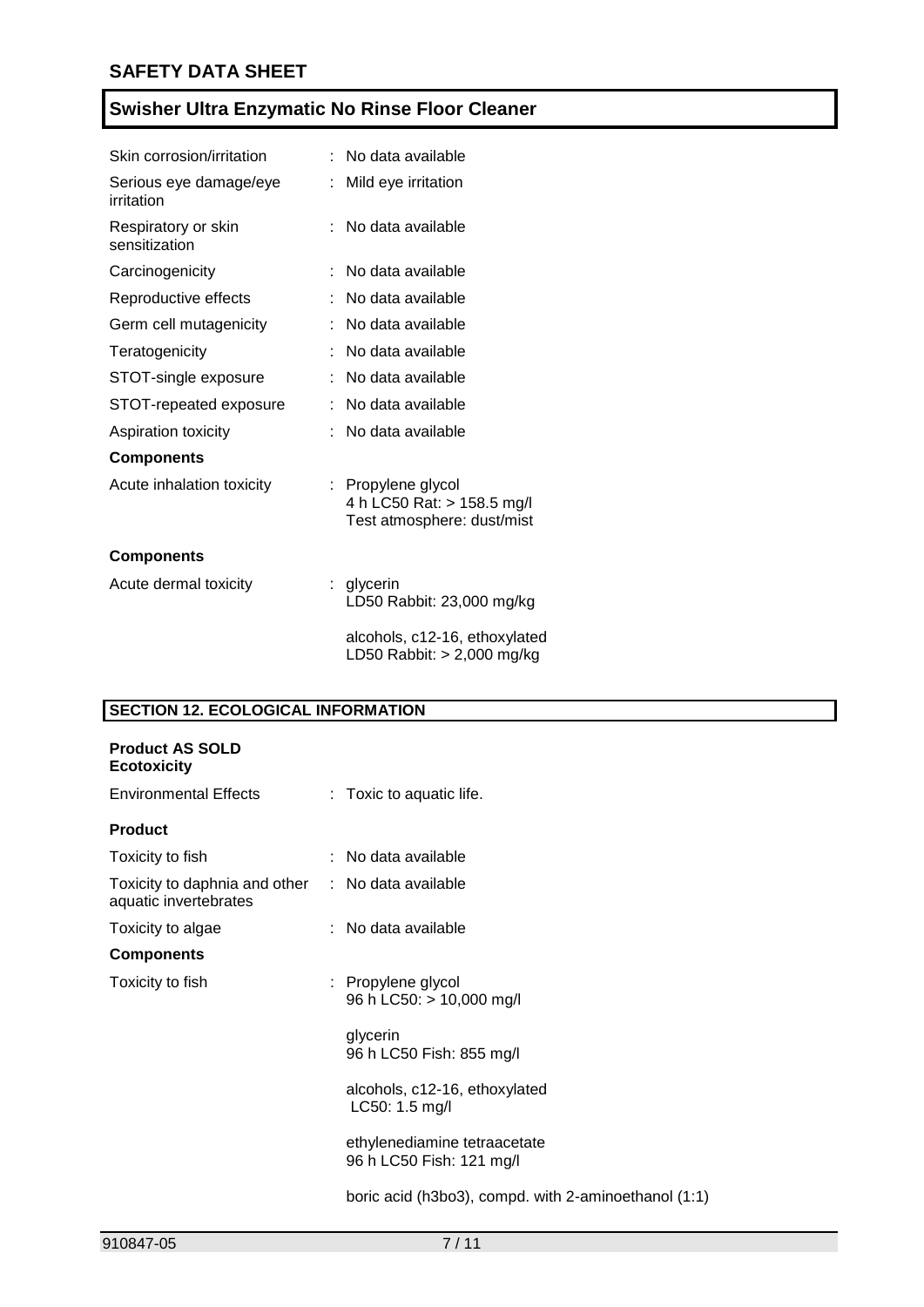|                                                                           | 96 h LC50: 74 mg/l                                                                                                                                                                                                                                                                                         |
|---------------------------------------------------------------------------|------------------------------------------------------------------------------------------------------------------------------------------------------------------------------------------------------------------------------------------------------------------------------------------------------------|
| <b>Components</b>                                                         |                                                                                                                                                                                                                                                                                                            |
| Toxicity to daphnia and other : Propylene glycol<br>aquatic invertebrates | 48 h EC50: 18,340 mg/l                                                                                                                                                                                                                                                                                     |
| <b>Components</b>                                                         |                                                                                                                                                                                                                                                                                                            |
| Toxicity to algae                                                         | : Sodium Xylenesulfonate<br>96 h EC50: 230 mg/l                                                                                                                                                                                                                                                            |
|                                                                           | Propylene glycol<br>96 h EC50: 19,000 mg/l                                                                                                                                                                                                                                                                 |
| <b>Persistence and degradability</b>                                      |                                                                                                                                                                                                                                                                                                            |
| <b>Product AS SOLD</b><br>Poorly biodegradable                            |                                                                                                                                                                                                                                                                                                            |
| <b>Product AT USE DILUTION</b><br>Poorly biodegradable                    |                                                                                                                                                                                                                                                                                                            |
| <b>Bioaccumulative potential</b>                                          |                                                                                                                                                                                                                                                                                                            |
| No data available                                                         |                                                                                                                                                                                                                                                                                                            |
| <b>Mobility in soil</b>                                                   |                                                                                                                                                                                                                                                                                                            |
| No data available                                                         |                                                                                                                                                                                                                                                                                                            |
| <b>Other adverse effects</b>                                              |                                                                                                                                                                                                                                                                                                            |
| No data available                                                         |                                                                                                                                                                                                                                                                                                            |
| <b>SECTION 13. DISPOSAL CONSIDERATIONS</b>                                |                                                                                                                                                                                                                                                                                                            |
|                                                                           |                                                                                                                                                                                                                                                                                                            |
| <b>Product AS SOLD</b><br>Disposal methods                                | Do not contaminate ponds, waterways or ditches with chemical or<br>used container. Where possible recycling is preferred to disposal or<br>incineration. If recycling is not practicable, dispose of in compliance<br>with local regulations. Dispose of wastes in an approved waste<br>disposal facility. |
| Disposal considerations                                                   | Dispose of as unused product. Empty containers should be taken to<br>an approved waste handling site for recycling or disposal. Do not re-<br>use empty containers. Dispose of in accordance with local, state, and<br>federal regulations.                                                                |
| <b>Product AT USE DILUTION</b>                                            |                                                                                                                                                                                                                                                                                                            |
| Disposal methods                                                          | Diluted product can be flushed to sanitary sewer.                                                                                                                                                                                                                                                          |

# Disposal considerations : Dispose of in accordance with local, state, and federal regulations.

#### **SECTION 14. TRANSPORT INFORMATION**

#### **Product AS SOLD**

The shipper/consignor/sender is responsible to ensure that the packaging, labeling, and markings are in compliance with the selected mode of transport.

#### **Land transport (DOT)**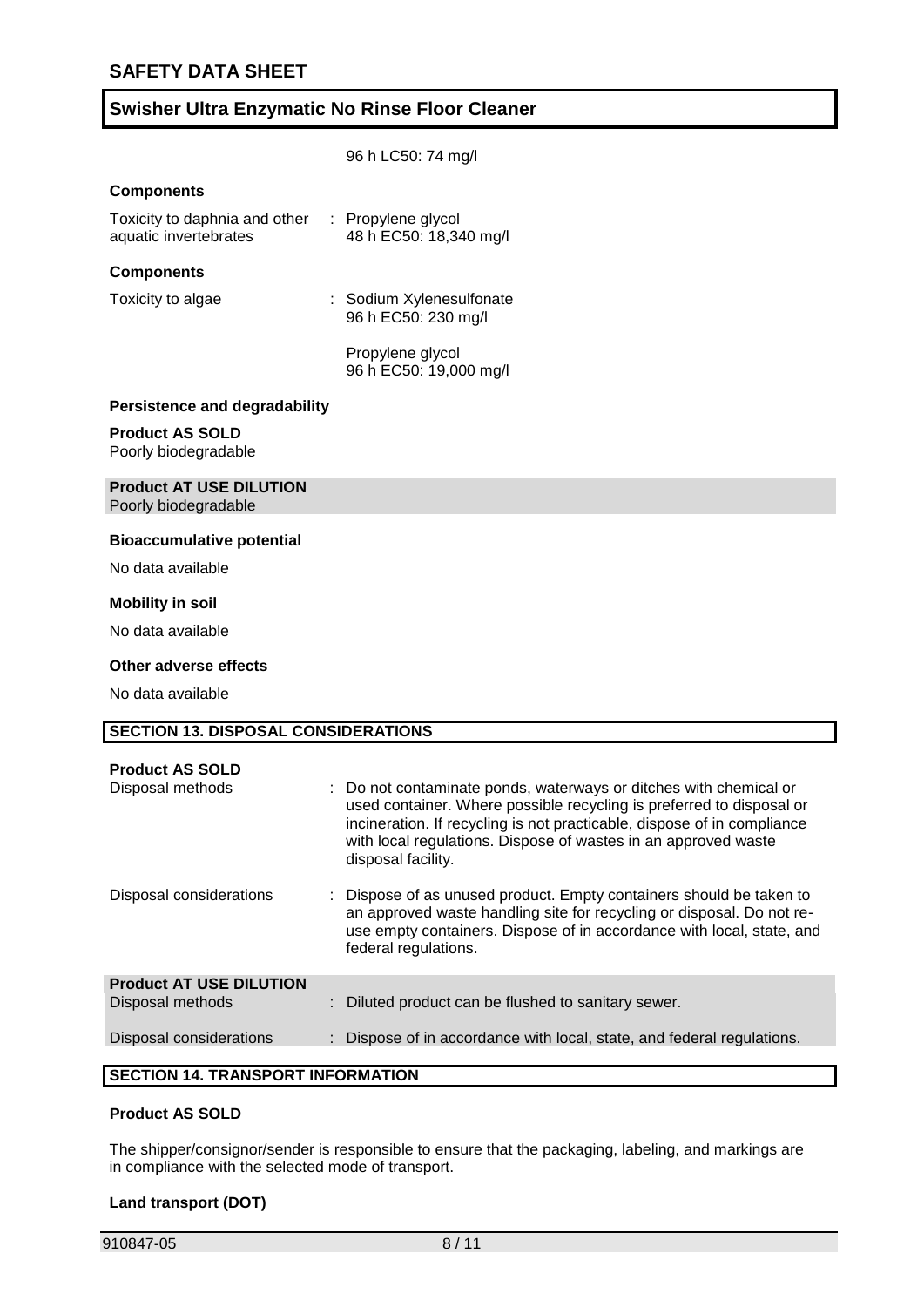Not dangerous goods

#### **Sea transport (IMDG/IMO)**

Not dangerous goods

#### **SECTION 15. REGULATORY INFORMATION**

#### **Product AS SOLD**

#### **EPCRA - Emergency Planning and Community Right-to-Know**

#### **CERCLA Reportable Quantity**

This material does not contain any components with a CERCLA RQ.

#### **SARA 304 Extremely Hazardous Substances Reportable Quantity**

This material does not contain any components with a section 304 EHS RQ.

| SARA 311/312 Hazards | : Serious eye damage or eye irritation                                                                                                                                                    |
|----------------------|-------------------------------------------------------------------------------------------------------------------------------------------------------------------------------------------|
| <b>SARA 302</b>      | : This material does not contain any components with a section 302<br>EHS TPQ.                                                                                                            |
| <b>SARA 313</b>      | : This material does not contain any chemical components with known<br>CAS numbers that exceed the threshold (De Minimis) reporting levels<br>established by SARA Title III, Section 313. |

#### **California Prop. 65**

This product does not contain any chemicals known to the State of California to cause cancer, birth, or any other reproductive defects.

#### **California Cleaning Product Right to Know Act of 2017 (SB 258)**

| This regulation applies to this product. |               |                                        |                |  |
|------------------------------------------|---------------|----------------------------------------|----------------|--|
| <b>Chemical Name</b>                     | CAS-No.       | Function                               | List(s)        |  |
| water                                    | 7732-18-5     | <b>Diluent</b>                         | Not Applicable |  |
| Sodium Xylenesulfonate                   | 1300-72-7     | Stabilizer                             | Not Applicable |  |
| Propylene glycol                         | 57-55-6       | Solvent                                | 12             |  |
| Boric acid                               | 10043-35-3    | Stabilizer                             | 2              |  |
| glycerin                                 | $56 - 81 - 5$ | <b>Cleaning Agent</b>                  | Not Applicable |  |
| alcohols, c12-16, ethoxylated            | 68551-12-2    | <b>Cleaning Agent</b>                  | Not Applicable |  |
| Organic sulfonic acid                    | Withheld      | <b>Cleaning Agent</b>                  | Not Applicable |  |
| ethylenediamine tetraacetate             | 64-02-8       | <b>Cleaning Agent</b>                  | Not Applicable |  |
| Nonionic Surfactant                      | Withheld      | <b>Cleaning Agent</b>                  | Not Applicable |  |
| Substituted fatty acid alkyated salt     | Withheld      | <b>Cleaning Agent</b>                  | Not Applicable |  |
| Siloxane compound                        | Withheld      | <b>Cleaning Agent</b>                  | Not Applicable |  |
| Siloxane compound                        | Withheld      | <b>Cleaning Agent</b>                  | Not Applicable |  |
| Fragrance Ingredient(s)                  | Not Available | Fragrance                              | Not Applicable |  |
| Enzyme                                   | Withheld      | <b>Cleaning Agent</b>                  | Not Applicable |  |
| Colorant                                 | Withheld      | Dye<br>$\cdot$ $\cdot$ $\cdot$<br>.  . | Not Applicable |  |

\*refer to ecolab.com/sds for electronic links to designated lists

#### **The ingredients of this product are reported in the following inventories:**

#### **United States TSCA Inventory** :

All substances listed as active on the TSCA inventory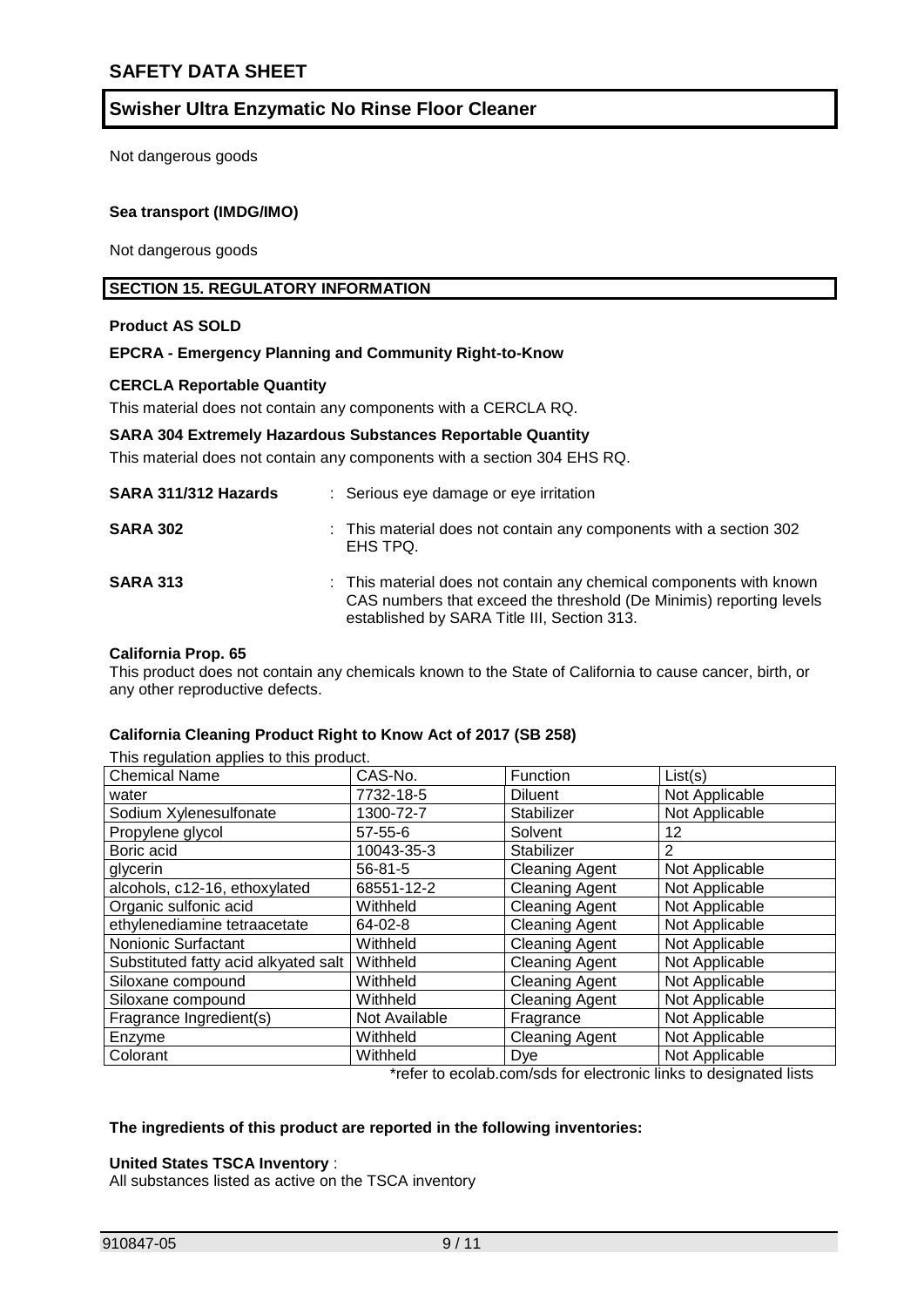#### **Canadian Domestic Substances List (DSL)** :

This product contains one or several components listed in the Canadian NDSL.

#### **Australia Inventory of Chemical Substances (AICS)** :

not determined

#### **New Zealand. Inventory of Chemical Substances** :

not determined

#### **Japan. ENCS - Existing and New Chemical Substances Inventory** : not determined

#### **Korea. Korean Existing Chemicals Inventory (KECI)** : not determined

**Philippines Inventory of Chemicals and Chemical Substances (PICCS)** : not determined

#### **China. Inventory of Existing Chemical Substances in China (IECSC)** : On the inventory, or in compliance with the inventory

### **Taiwan Chemical Substance Inventory (TCSI)** :

not determined

#### **SECTION 16. OTHER INFORMATION**





#### Issuing date : 08/02/2019